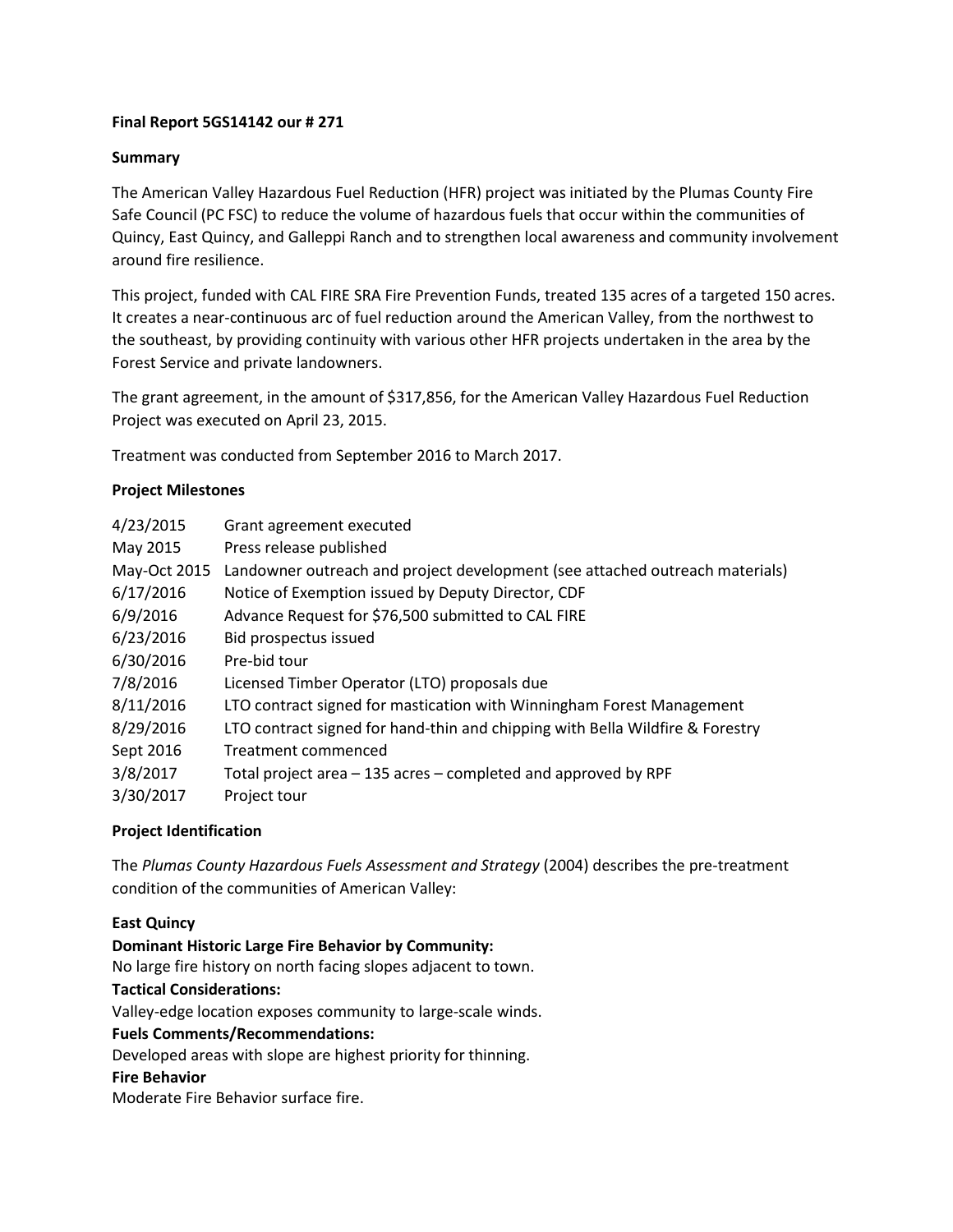## **Quincy**

## **Dominant Historic Large Fire Behavior by Community:**

No large fire history on north-facing slopes adjacent to town. Slash-driven uphill runs for one burning period on southwest slopes, highway and railroad ignitions.

## **Tactical Considerations:**

The Forest Service has done considerable work around Quincy, many DFPZ's have been completed.

## **Fuels Comments/Recommendations:**

Many DFPZ's have been completed around Quincy. Emphasize clearance of fuels around individual structures and thinning understory fuels in forested vacant lots.

### **Fire Behavior**

Surface fire with moderate fire behavior.

American Valley is in the Wildland Urban Interface and is a populated area requiring fuels treatment as outlined in the *Plumas County Wildfire Protection Plan* developed by the Fire Safe Council.

## **Contract and Bidding History**

In 2015 the Plumas County Fire Safe Council applied for CAL FIRE SRA FPF funding for the project. Grant agreement 5GS14142, for \$317,856, was executed April 23, 2015.

At the Plumas County Fire Safe Council's June 11, 2015 meeting, the Council accepted a proposal to waive the customary \$250/acre cost-share requirement for participating landowners. This proposal was supported on the grounds that the grant was SRA fee funded.

The PC FSC retained forester, Sara Taddo Jones (RPF 2979), accepted the project. The RPF and her agent designed the project, developed the environmental background and analysis, and oversaw the on-theground work of the LTO contractors.

At the request of Greenville Rancheria, the forester's cultural resources survey was sent to their department for review. No further comments were provided.

Landowner contracts were issued to 45 participating property owners. Signed contracts were received between February and April 2016.

A Notice of Exemption was signed June 17, 2016.

The project prospectus (attached) was issued June 23, 2016. A required pre-bid tour was conducted on June 30, 2016. Three contractor bids were received by the July 8<sup>th</sup> deadline. One of the bids was considered non-responsive. A contract, not to exceed \$111,392, for mechanical mastication on 108.4 acres (\$95,392) and contingency road repairs (\$16,000) was executed with Winningham Forest Management on August 11, 2016. A contract, not to exceed \$117,894.53, for hand-thinning and chipping on 29.6 acres was executed with Bella Wildfire & Forestry on August 29, 2016.

A remaining 8.8 acres was expected to be contracted, via amendment, to Bella Wildfire & Forestry. However, the contract with Bella Wildfire & Forestry was formally terminated on December 2, 2016 leaving the additional 8.8 acres, as well as 3 acres (Unit 1A) under contract, untreated. The termination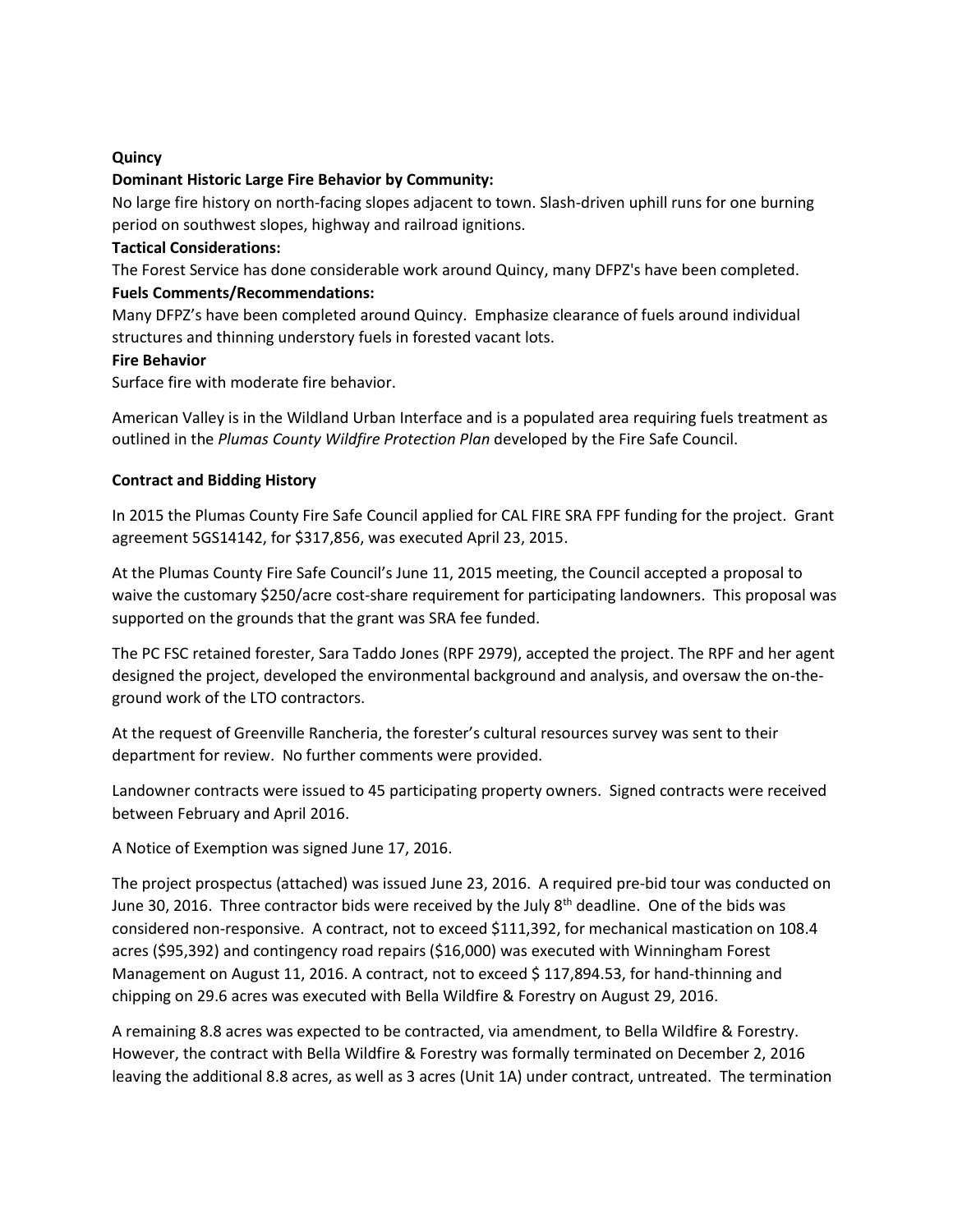was a result contractor being unable to continue to support a crew to work in Quincy due to financial issues.

The remaining hand-thin acres were partially treated by CAL FIRE SRA funded fuels crews. A total of 3 acres (Unit 1A) received no treatment. A contract addendum with Winningham Forest Management was drafted to treat those 3 acres. However, the contractor's existing priorities, along with wet soil conditions from an unusually wet winter, meant the additional acres were never contracted. The Fire Safe Council plans to address the remaining acres, and several remaining burn piles, with the assistance of SRA funded crews in the coming months.

# **Challenges**

The Council gained several lessons from the American Valley project. First, there was a significant loss in efficiency executing a large project across many small-acre parcels. It was particularly time intensive for the forester.

On April 7, 2016 the PC FSC requested an extension to the CEQA compliance deadline – from April 21, 2016 to July 30, 2016. The project was substantially more complex than anticipated, with 45 individual landowners requiring nearly 300 hours of forester time *before* treatment commenced (of a budgeted 400 hours) devoted to landowner contact.

The difference between the expected 150 treatment acres and the contracted 138 was a result of some landowners, for whom applications had been received, opting out of the program.

Additionally, the short grant contract period, with no potential for extension, didn't provide leeway for unusual weather, or other circumstances. As a result, Winningham Forest Management worked up until the final week of the grant period yet was not unable to treat 3 acres due to wet soil conditions.

Also, due to the tight deadline, a public tour of the project was not conducted before the expiration of the grant. However, a tour was conducted on March 30<sup>th</sup>. There were a total of 14 attendees, including 7 members of the public, 2 PC FSC Board members, 2 PC FSC employees, a reporter for the local newspaper, and the project forester and her agent.

# **Financial Summary**

Project costs totaled \$274,439.90. A match of \$1,320, of a guaranteed \$1,200, was provided by the Plumas County Fire Safe Council - providing 22 hours of outreach and coordination. The final invoice accompanies this report. The remaining \$44,736.10 in grant funds are disencumbered by the PC FSC.

|                                  |                |            |                   | Percent of           |
|----------------------------------|----------------|------------|-------------------|----------------------|
|                                  | <b>SRA FPF</b> | Title III  | <b>Total Cost</b> | <b>Project Costs</b> |
| Registered Professional Forester | \$36,296.88    |            | \$36,296.88       | 13.2%                |
| <b>Licensed Timber Operator</b>  | \$203,307.23   |            | \$203,307.23      | 74.1%                |
| Coordination                     | \$8,686.71     | \$1,320.00 | \$10,006.71       | 3.6%                 |
| Administration                   | \$24,829.08    |            | \$24,829.08       | 9.0%                 |
| Total                            | \$273,119.90   | \$1,320.00 | \$274,439.90      | 100.0%               |